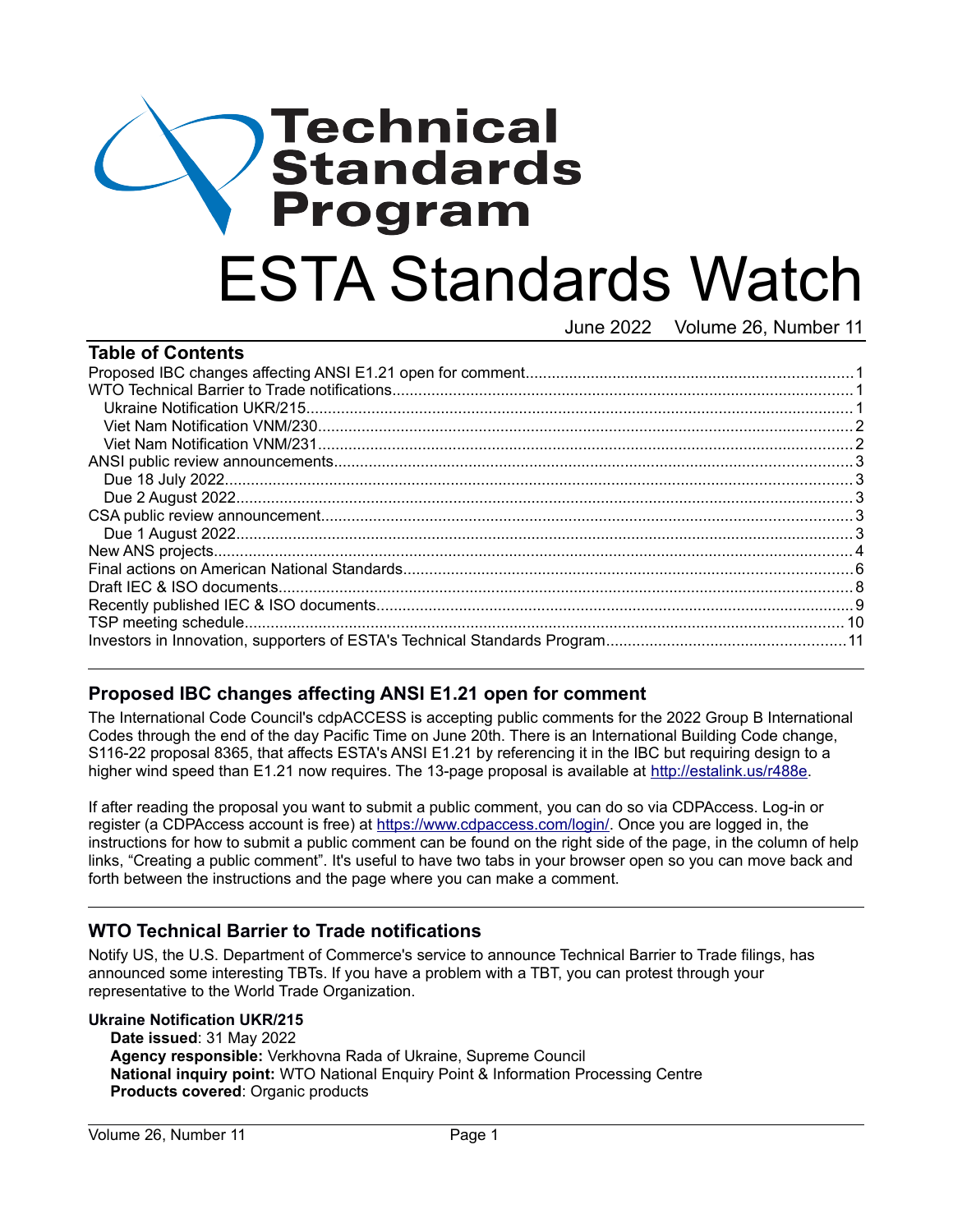**Title**: Law of Ukraine No 2246 "On amendments to some laws of Ukraine on uninterrupted production and supply of agricultural products during martial law" of 12 May 2022; (4 pages in Ukrainian) **Description of content**: The Law provides, inter alia, for possibility for Ukrainian producers of organic products, which are produced according to EU standards, to switch to Ukrainian production standards without an additional transitional period (if it takes place within the same certification body) for the duration of martial law.

The Law is also notified in accordance with the provisions of the SPS Agreement.

**Objective and rationale**: Support for the organic branch of the agrarian sector of Ukraine

**Relevant documents**: Law of Ukraine "On Basic Principles and Requirements for Organic Production, Circulation and Labeling of Organic Products"

**Proposed date of adoption**: 12 May 2022

**Proposed date of entry into force**: 27 May 2022

**Final date for comments: Not given by country** 

**Full text:** https://tsapps.nist.gov/notifyus/docs/wto\_country/UKR/full\_text/pdf/UKR215(english).pdf

### <span id="page-1-1"></span>**Viet Nam Notification VNM/230**

**Date issued**: 3 June 2022

**Agency responsible:** Ministry of Industry and Trade (MOIT)

**National inquiry point:** WTO TBT Enquiry Point Vietnam

**Products covered**: Products of explosives - Trinitrotoluen [sic] explosive (HS 3602.00.00)

**Title**: Draft National technical regulation safety of industrial explosive materials - Trinitrotoluen explosives (TNT); (11 pages in Vietnamese)

**Description of content**: This draft National technical regulation specifies requirements for technical specifications, testing methods and management measures for Trinitrotoluen explosives (TNT). This draft National technical regulation applies to organizations and individuals having activities related to Trinitrotoluen explosives (TNT) in the territory of Vietnam and other relevant organizations and individuals.

**Objective and rationale**: Protection of human health or safety; Quality requirements

#### **Relevant documents**:

• Law on governance and use of weapons, explosives and supporting tools;

• Law on quality of products and goods;

• QCVN 01:2019/BCT – National technical regulation on safety in the process of production, testing, acceptance, storage, transportation, use, disposal of industrial explosive material and storage of explosive precursors;

• QCVN 02:2015/BCT - National technical regulation on Electric detonators;

- Circular No. 13/2018/TT-BCT dated June 15, 2018 of the Ministry of Industry and Trade;
- Circular No. 31/2020/TT-BCT dated November 30, 2020 of the Ministry of Industry and Trade

#### **Proposed date of adoption**: 1 September 2022

**Proposed date of entry into force**: Not given by country

**Final date for comments**: 2 August 2022

**Full text:** https://tsapps.nist.gov/notifyus/docs/wto\_country/VNM/full\_text/pdf/VNM230(vietnamese).pdf

#### <span id="page-1-0"></span>**Viet Nam Notification VNM/231**

**Date issued**: 3 June 2022

**Agency responsible:** Ministry of Industry and Trade (MOIT)

**National inquiry point:** WTO TBT Enquiry Point Vietnam

**Products covered**: Products of explosives - Hexogen explosives (HS 3602.00.00)

**Title**: Draft National technical regulation on safety of industrial explosive materials - Hexogen explosives; (11 pages in Vietnamese)

**Description of content**: This draft National technical regulation specifies requirements for technical specifications, testing methods and management measures for Hexogen explosives. This draft National technical regulation applies to organizations and individuals having activities related to Hexogen explosives in the territory of Vietnam and other relevant organizations and individuals.

**Objective and rationale**: Protection of human health or safety; Quality requirements

#### **10. Relevant documents**:

• Law on quality of products and goods;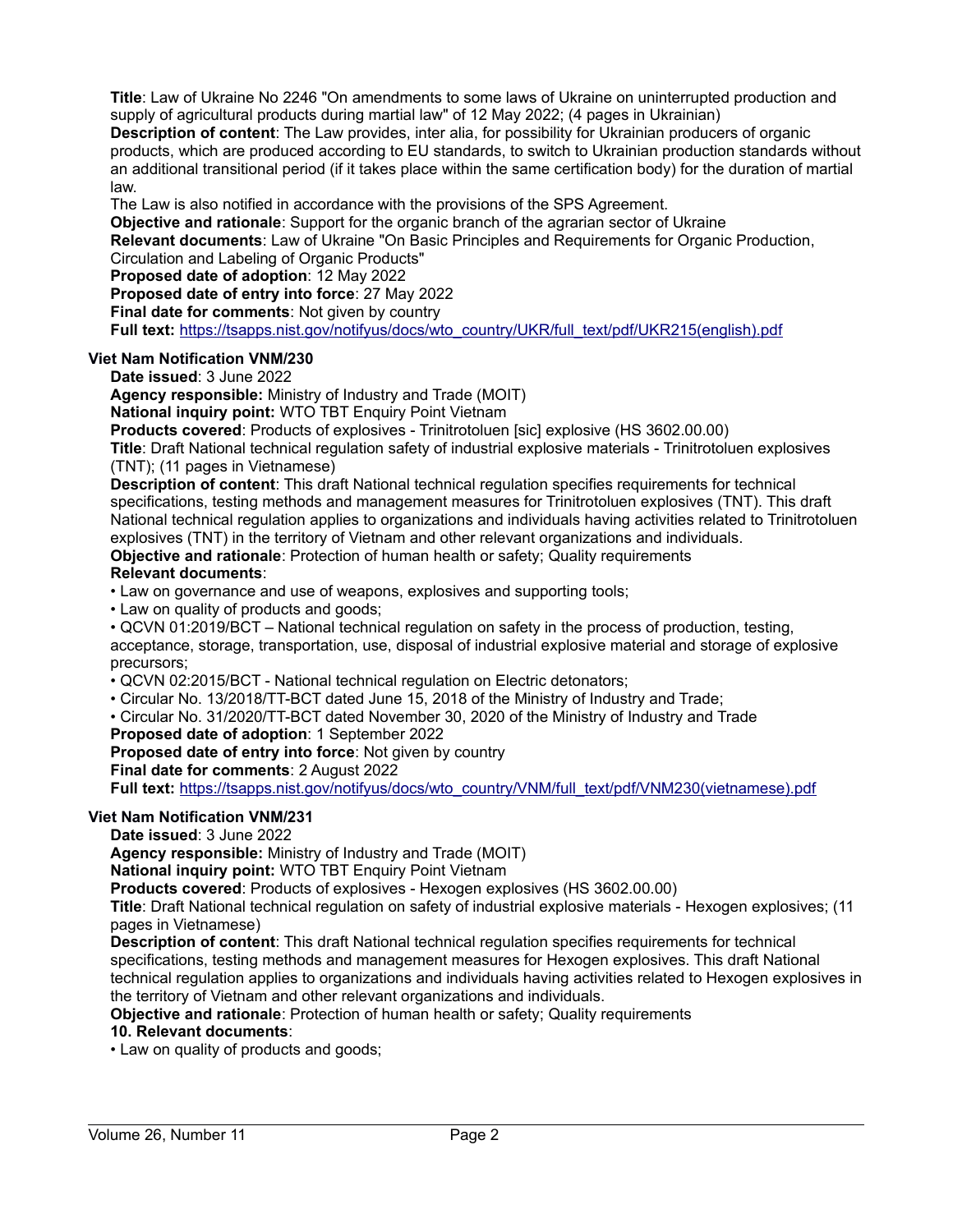• QCVN 01:2019/BCT – National technical regulation on safety in the process of production, testing, acceptance, storage, transportation, use, disposal of industrial explosive material and storage of explosive precursors;

• QCVN 02:2015/BCT - National technical regulation on Electric detonators;

• Circular No. 13/2018/TT-BCT dated June 15, 2018 of the Ministry of Industry and Trade;

• Circular No. 31/2020/TT-BCT dated November 30, 2020 of the Ministry of Industry and Trade

**Proposed date of adoption**: 1 September 2022

**Proposed date of entry into force**: Not given by country

**Final date for comments**: 2 August 2022

**Full text:** https://tsapps.nist.gov/notifyus/docs/wto\_country/VNM/full\_text/pdf/VNM231(vietnamese).pdf

## <span id="page-2-4"></span>**ANSI public review announcements**

The following documents have been announced for public review by ANSI and may be of material interest to *Standards Watch* readers. If you have comments on them, please send your comments before the deadline to the person indicated and to ANSI's Board of Standards Review at [psa@ansi.org](mailto:psa@ansi.org).

#### <span id="page-2-3"></span>**Due 18 July 2022**

#### **BSR/ASSP A10.32-202X, Personal Fall Protection Used in Construction and Demolition Operations**

(revision and redesignation of ANSI/ASSE A10.32-2012)

This standard establishes safety requirements and performance criteria for active fall protection systems and their associated equipment used in construction and demolition. This includes guidelines for the planning, configuration, selection, installation, user training, operation, inspection and maintenance of equipment that is utilized in active fall protection systems. These systems create a personal interface with the worker via fitted equipment worn on the body while performing construction and demolition tasks at heights.

Single copy price: \$110.00

Order from and send comments to Tim Fisher, [TFisher@ASSP.Org](mailto:TFisher@ASSP.Org)

#### <span id="page-2-2"></span>**Due 2 August 2022**

#### **BSR/UL 8400-202X, Standard for Safety for Virtual Reality, Augmented Reality and Mixed Reality Technology Equipment - Part 1: Safety** (new standard)

This standard is applicable to the safety of electrical and electronic equipment within the field of virtual reality, augmented reality and mixed reality technology with a rated voltage not exceeding 600 V. Examples include but not limited to VR/AR/MR head-mounted displays, holographic displays, AR glasses, hand-held AR devices and VR simulators. This standard does not address its physiological and psychological effects other than virtual reality sickness (whose symptoms are similar to motion sickness). The standard does not cover risk of electrical shock, fire, thermal burn and other product safety aspects already covered by the UL/IEC 62368-1 requirements for wearable electronics other than by reference.

Single copy price: Free

Access and offer comments at <https://csds.ul.com/Home/ProposalsDefault.aspx>

## <span id="page-2-1"></span>**CSA public review announcement**

The CSA Group has announced a draft document for public review that might be of interest to *Standards Watch*  readers. To participate in CSA public reviews, please visit: [http://publicreview.csa.ca/.](http://publicreview.csa.ca/)

#### <span id="page-2-0"></span>**Due 1 August 2022**

#### **C22.1, Amendment - Canadian Electrical Code, Part I, Subject No. 4762 - Standard conductor sizes (cross-sectional area)** (amendment)

A) Remove mm<sup>2</sup> references from conductor ampacity tables (Tables  $1 - 4$ ).

(B) Modify Rule 4-002 as follows:

4-002 Size of conductors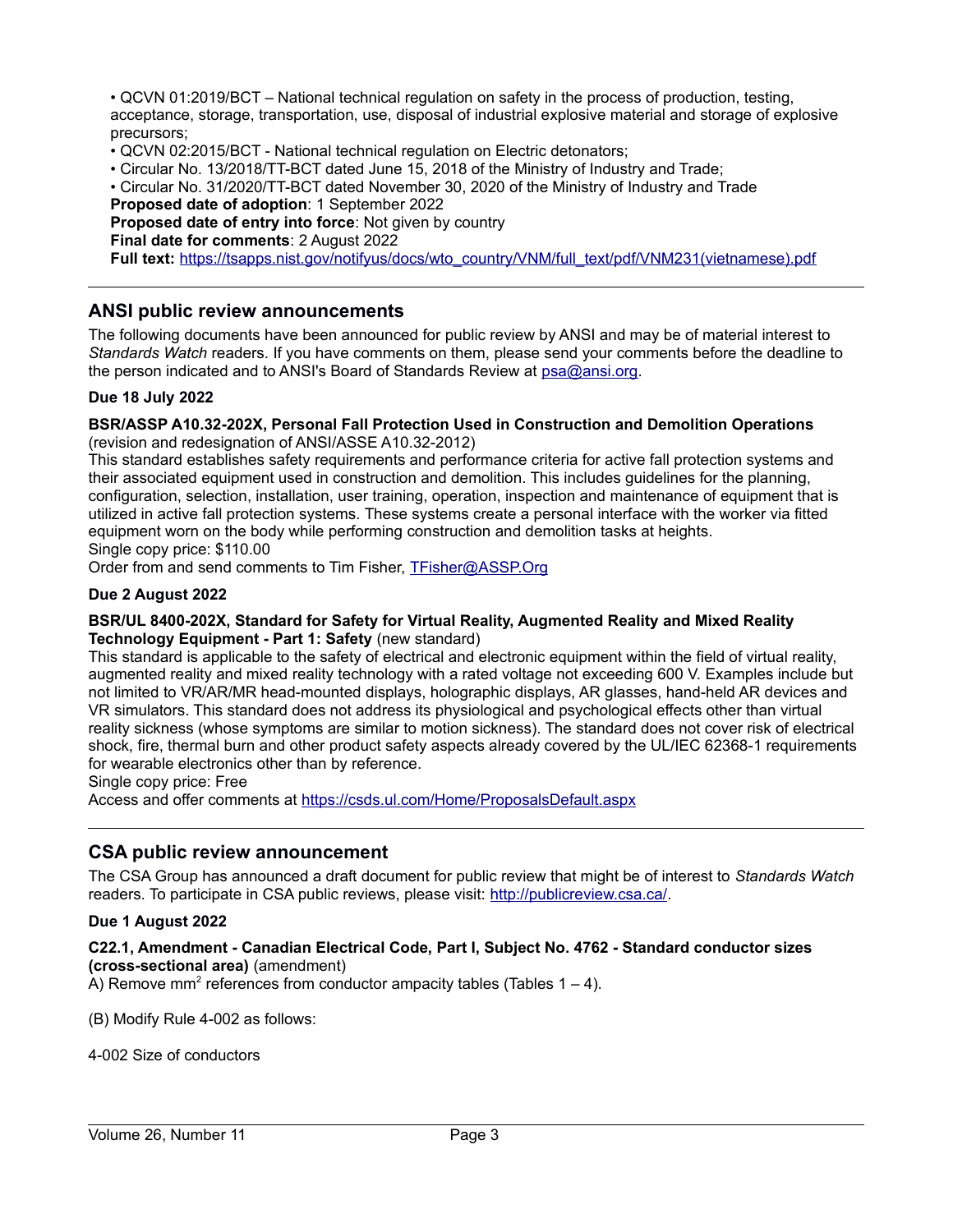1) Except for flexible cord, equipment wire, control circuit insulated conductors, and cable, insulated conductors shall be not smaller than No. 14 AWG when made of copper and not smaller than No. 12 AWG when made of aluminum.

2) Notwithstanding Subrule 1), use of conductors in IEC (mm<sup>2</sup>) sizes shall be permitted as specified in Table D<sub>18</sub>, provided that:

a) the ampacity of IEC (mm<sup>2</sup>) conductors is not less than the ampacity specified in AWG or kcmil; and b) the ampacity is selected in accordance with Rule 4-004.

(C) Add new Table D18 as follows:

[The new Table D18 correlates AWG wire sizes with standard IEC  $(mm^2)$  conductor cross sectional areas as referenced in IEC 60228.]

## <span id="page-3-0"></span>**New ANS projects**

ANSI has announced the following new projects that might materially affect *Standards Watch* readers—or at least be interesting. Contact the developer if you (a) want to be involved in a project, (b) object to a project and wish it to be abandoned, or (c) if you would like to point out that a scope is covered by an existing standard, thereby possibly making a project redundant or conflicting.

I**NCITS/ISO/IEC 9594-1:2020 [202x], Information technology - Open systems interconnection - Part 1: The Directory: Overview of concepts, models and services** (identical national adoption of ISO/IEC 9594-1:2020 and revision of INCITS/ISO/IEC 9594-1:2017 [2018])

Provides the directory capabilities required by many application-layer standards and telecommunication services. Among the capabilities which it provides are those of "user-friendly naming", whereby objects can be referred to by names which are suitable for citing by human users (though not all objects need have user-friendly names); and "name-to-address mapping" which allows the binding between objects and their locations to be dynamic.

Deborah Spittle, [comments@standards.incits.org](mailto:comments@standards.incits.org)

**INCITS/ISO/IEC 9594-2:2020 [202x], Information technology - Open systems interconnection - Part 2: The Directory: Models** (identical national adoption of ISO/IEC 9594-2:2020 and revision of INCITS/ISO/IEC 9594- 2:2017 [2018])

Provides a conceptual and terminological framework for the other ITU-T X.500-series Recommendations | parts of ISO/IEC 9594 which define various aspects of the Directory. The functional and administrative authority models define ways in which the Directory can be distributed, both functionally and administratively. Generic Directory System Agent (DSA) and DSA information models and an Operational Framework are also provided to support Directory distribution.

Deborah Spittle, [comments@standards.incits.org](mailto:comments@standards.incits.org)

**INCITS/ISO/IEC 9594-3:2020 [202x], Information technology - Open systems interconnection - Part 3: The Directory: Abstract service definition** (identical national adoption of ISO/IEC 9594-3:2020 and revision of INCITS/ISO/IEC 9594-3:2017 [2018])

Defines in an abstract way the externally visible service provided by the Directory. This document does not specify individual implementations or products.

Deborah Spittle, [comments@standards.incits.org](mailto:comments@standards.incits.org)

**INCITS/ISO/IEC 9594-4:2020 [202x], Information technology - Open systems interconnection - Part 4: The Directory: Procedures for distributed operation** (identical national adoption of ISO/IEC 9594-4:2020 and revision of INCITS/ISO/IEC 9594-4:2017 [2018])

Specifies the behavior of DSAs taking part in a distributed directory consisting of multiple Directory systems agents (DSAs) and/or LDAP servers with at least one DSA. The allowed behavior has been designed to ensure a consistent service given a wide distribution of the DIB across a distributed directory. Only the behavior of DSAs taking part in a distributed directory is specified. The behavior of LDAP servers are specified in relevant LDAP specifications. There are no special requirements on an LDAP server beyond those given by the LDAP specifications.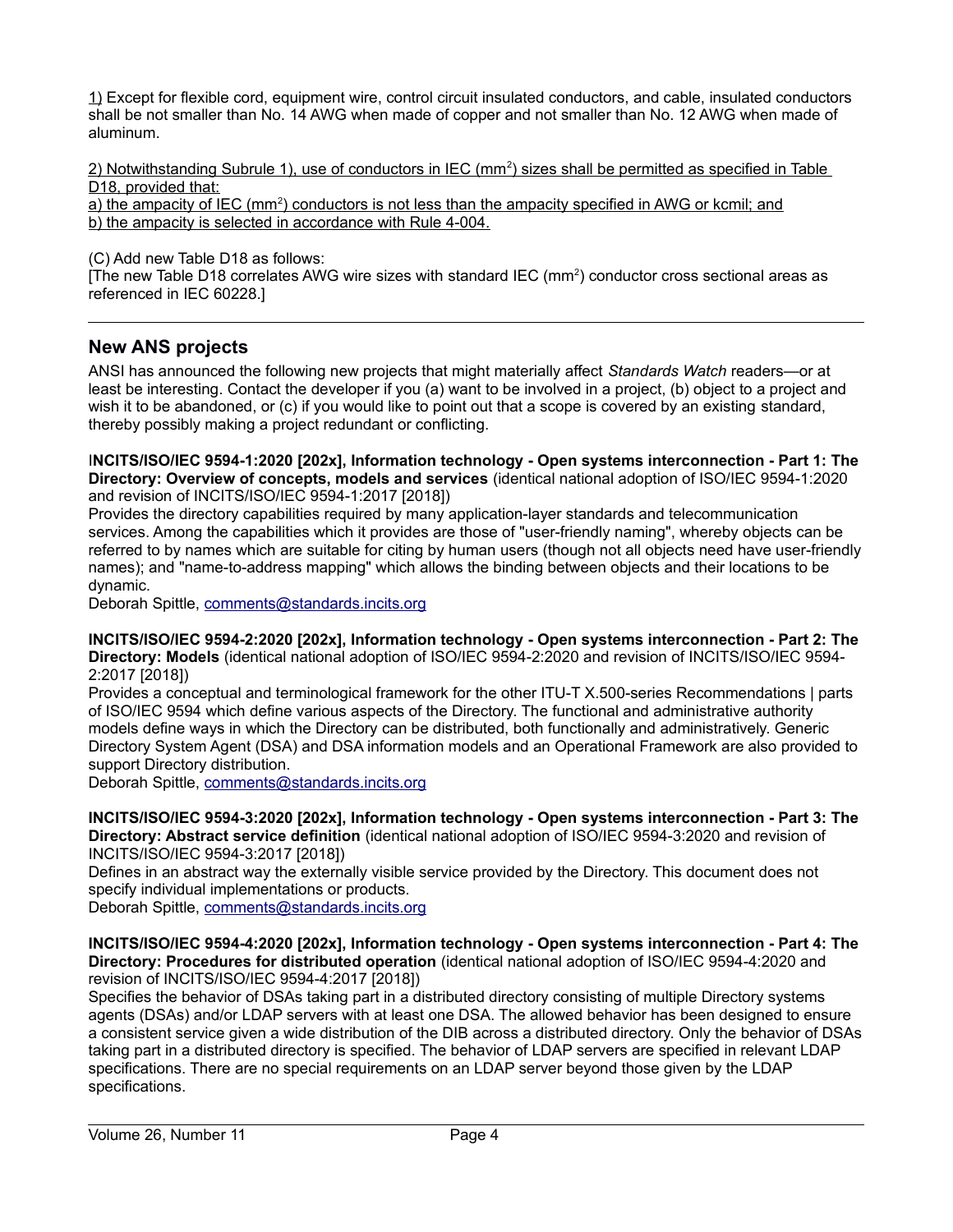Deborah Spittle, [comments@standards.incits.org](mailto:comments@standards.incits.org)

**INCITS/ISO/IEC 9594-5:2020 [202x], Information technology - Open systems interconnection - Part 5: The Directory: Protocol specifications** (identical national adoption of ISO/IEC 9594-5:2020 and revision of INCITS/ISO/IEC 9594-5:2017 [2018])

Specifies the Directory Access Protocol, the Directory System Protocol, the Directory Information Shadowing Protocol, and the Directory Operational Binding Management Protocol which fulfill the abstract services specified in Rec. ITU-T X.511 | ISO/IEC 9594-3, Rec. ITU-T X.518 | ISO/IEC 9594-4, Rec. ITU-T X.525 | ISO/IEC 9594-9, and Rec. ITU-T X.501 | ISO/IEC 9594-2.

Deborah Spittle, [comments@standards.incits.org](mailto:comments@standards.incits.org)

**INCITS/ISO/IEC 9594-6:2020 [202x], Information technology - Open systems interconnection - Part 6: The Directory: Selected attribute types** (identical national adoption of ISO/IEC 9594-6:2020 and revision of INCITS/ISO/IEC 9594-6:2017 [2018])

Defines a number of attribute types and matching rules which may be found useful across a range of applications of the Directory.

Deborah Spittle, [comments@standards.incits.org](mailto:comments@standards.incits.org)

**INCITS/ISO/IEC 9594-7:2020 [202x], Information technology - Open systems interconnection - Part 7: The Directory: Selected object classes** (identical national adoption of ISO/IEC 9594-7:2020 and revision of INCITS/ISO/IEC 9594-7:2017 [2018])

Defines a number of object classes and name forms which may be found useful across a range of applications of the Directory. The definition of an object class involves listing a number of attribute types which are relevant to objects of that class. The definition of a name form involves naming the object class to which it applies and listing the attributes to be used in forming names for objects of that class. These definitions are used by the administrative authority which is responsible for the management of the directory information. Deborah Spittle, [comments@standards.incits.org](mailto:comments@standards.incits.org)

**INCITS/ISO/IEC 9594-8:2020 [202x], Information technology - Open systems interconnection - Part 8: The Directory: Public-key and attribute certificate frameworks** (identical national adoption of ISO/IEC 9594- 8:2020 and revision of INCITS/ISO/IEC 9594-8:2017 [2018])

Addresses some of the security requirements in the areas of authentication and other security services through the provision of a set of frameworks upon which full services can be based. Specifically, this Recommendation | International Standard defines frameworks for public-key certificates; and attribute certificates. Deborah Spittle, [comments@standards.incits.org](mailto:comments@standards.incits.org)

**INCITS/ISO/IEC 9594-9:2020 [202x], Information technology - Open systems interconnection - Part 9: The Directory: Replication** (identical national adoption of ISO/IEC 9594-9:2020 and revision of INCITS/ISO/IEC 9594-9:2017 [2018])

Specifies a shadow service which Directory system agents (DSAs) may use to replicate Directory information. The service allows Directory information to be replicated among DSAs to improve service to Directory users. The shadowed information is updated, using the defined protocol, thereby improving the service provided to users of the Directory.

Deborah Spittle, [comments@standards.incits.org](mailto:comments@standards.incits.org)

**INCITS/ISO/IEC 9594-11:2020 [202x], Information technology - Open systems interconnection directory – Part 11: Protocol specifications for secure operations** (identical national adoption of ISO/IEC 9594-11:2020) Provides guidance on how to prepare new and old protocols for cryptographic algorithm migration, and defines auxiliary cryptographic algorithms to be used for migration purposes. Deborah Spittle, [comments@standards.incits.org](mailto:comments@standards.incits.org)

**INCITS/ISO/IEC 9594-2:2020/AM1:2021 [202x], Information technology - Open systems interconnection - Part 2: The Directory: Models - Amendment 1** (identical national adoption of ISO/IEC 9594-2:2020/AM1:2021) Amendment 1 to ISO/IEC 9594-2:2020.

Deborah Spittle, [comments@standards.incits.org](mailto:comments@standards.incits.org)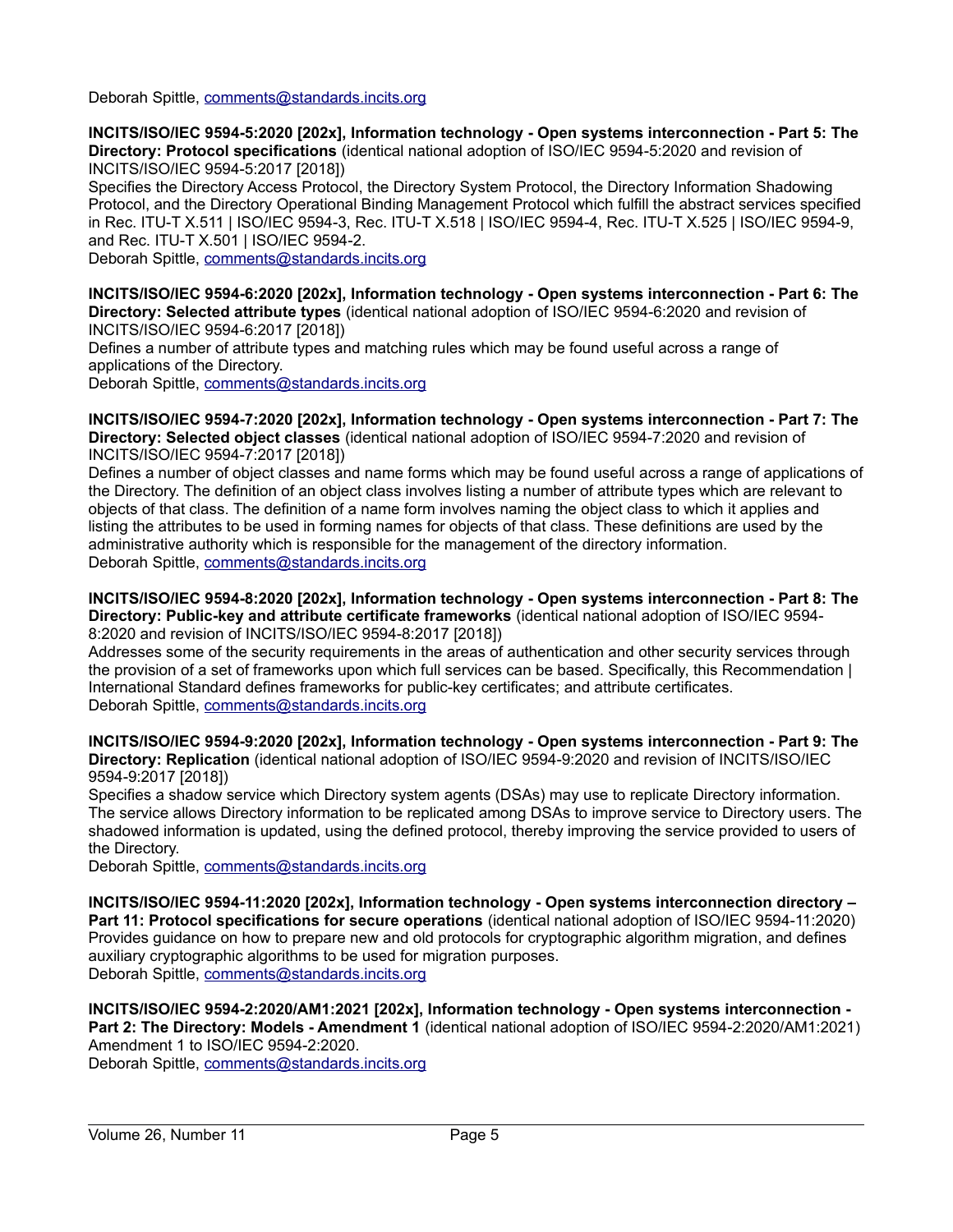**INCITS/ISO/IEC 9594-8:2020/COR1:2021 [202x], Information technology - Open systems interconnection – Part 8: The Directory: Public-key and attribute certificate frameworks - Technical Corrigendum 1**

(identical national adoption of ISO/IEC 9594-8:2020/COR1:2021) Technical Corrigendum 1 to ISO/IEC 9594-8:2020. Deborah Spittle, [comments@standards.incits.org](mailto:comments@standards.incits.org)

#### **BSR/CTA 2117-202x, Guidelines for Managing, Characterizing, and Safeguarding Data in Artificial Intelligence** (new standard)

This document will address the unique considerations for managing, characterizing, and safeguarding data in Artificial Intelligence (AI).

Catrina Akers, [cakers@cta.tech](mailto:cakers@cta.tech)

## **INCITS 580-202x, Information Technology - Inclusive Terminology** (new standard)

Provides requirements, recommendations, and guidance on the use of inclusive terminology for human and machine-readable contexts in the information and communication technology sector. Inclusive terminology is terminology perceived or likely to be perceived as neutral or welcoming by everyone, regardless of their sex, gender, race, color, religion, etc.

Deborah Spittle, [comments@standards.incits.org](mailto:comments@standards.incits.org)

**BSR C136.48-202X, Roadway and Area Lighting Equipment - Wireless Networked Lighting Controllers**  (revision of ANSI C136.48-2018)

This standard defines the minimum requirements for wireless networked lighting controllers (NLC) intended for use with roadway and area lighting systems.

David Richmond, [David.Richmond@nema.org](mailto:David.Richmond@nema.org)

#### **BSR NEMA 61800-9-1-202x, Adustable Speed Drives - Electrical Power Drive System - Part 1: General Requirements - Rating Specifications for Low Voltage Adjustable Speed d.c. Power Drive Systems**  (identical national adoption of IEC 61800-9-1-2017 Ed. 1)

IEC 61800-9-1:2017 specifies the general methodology to energy efficiency standardization for any extended product by using the guidance of the extended product approach (EPA). This document specifies the methodology of determination of losses of the extended product and its sub-parts. It is applicable to motor systems operated by a motor starter or by a converter (power drive systems). David Richmond, [David.Richmond@nema.org](mailto:David.Richmond@nema.org)

**BSR NEMA 61800-9-2-202x, Adustable Speed Drives - Electrical Power Drive System - Part 9-2: Ecodesign for power drive systems, motor starters, power electronics and their driven applications - Energy efficiency indicators for power drive systems and motor starters** (identical national adoption of IEC 61800-9-2-2017 Ed. 1)

This part of IEC 61800 specifies energy efficiency indicators of power electronics (complete drive modules, CDM), power drive systems (PDS) and motor starters, all used for motor driven equipment. It specifies the methodology for the determination of losses of the complete drive module (CDM), the power drive system (PDS) and the motor system. It defines IE and IES classes, their limit values and provides test procedures for the classification of the overall losses of the motor system. Furthermore, this document proposes a methodology for the implementation of the best energy efficiency solution of drive systems. This depends on the architecture of the motor driven system, on the speed/load profile and on the operating points over time of the driven equipment.

David Richmond, [David.Richmond@nema.org](mailto:David.Richmond@nema.org)

# <span id="page-5-0"></span>**Final actions on American National Standards**

The documents listed below may be of interest to *Standards Watch* readers and have been approved by the ANSI Board of Standards Review or by an ANSI-Audited Designator on the date noted.

## **ANSI/ASHRAE/ICC/IES/USGBC Addendum g to ANSI/ASHRAE/ICC/IES/USGBC Standard 189.1-2020,**

Standard for the Design of High-Performance Green Buildings Except Low-Rise Residential Buildings (addenda to ANSI/ASHRAE/ICC/IES/USGBC Standard 189.1-2020), 31 May 2022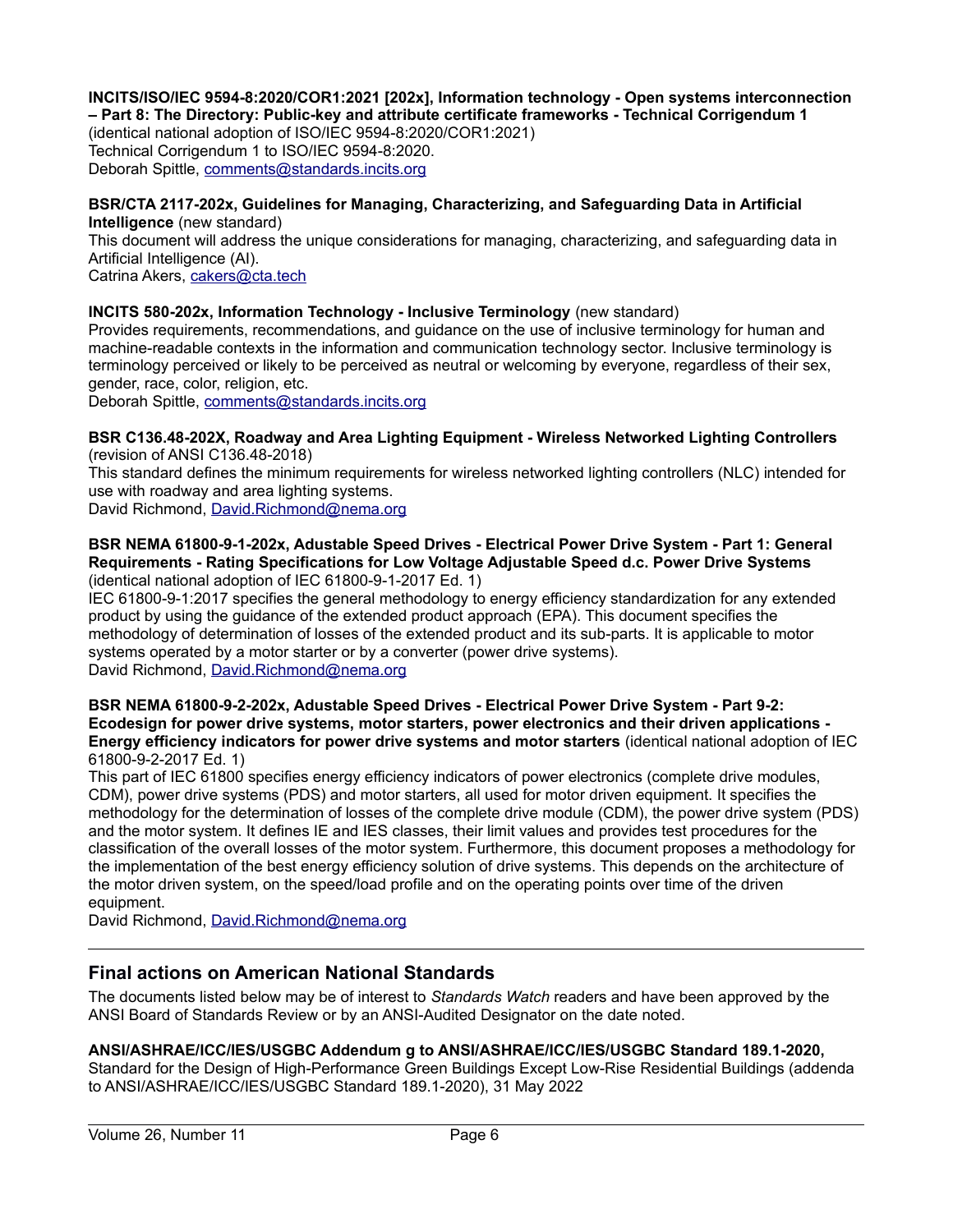**ANSI/ASHRAE/ICC/IES/USGBC Addendum j to ANSI/ASHRAE/ICC/IES/USGBC Standard 189.1-2020,** Standard for the Design of High-Performance Green Buildings Except Low-Rise Residential Buildings (addenda to ANSI/ASHRAE/ICC/IES/USGBC Standard 189.1-2020), 31 May 2022

**ANSI/ASHRAE/IES Addendum bd to ANSI/ASHRAE/IES Standard 90.1-2019,** Energy Standard for Buildings Except Low-Rise Residential Buildings (addenda to ANSI/ASHRAE/IES Standard 90.1-2019), 31 May 2022

**ANSI/ASHRAE/IES Addendum bf to ANSI/ASHRAE/IES Standard 90.1-2019,** Energy Standard for Buildings Except Low-Rise Residential Buildings (addenda to ANSI/ASHRAE/IES Standard 90.1-2019), 31 May 2022

**ANSI/ASME Y14.46-2022,** Product Definition Practices for Additive Manufacturing (new standard), 19 May 2022

**ANSI/IES RP-43-2022,** Recommended Practice: Lighting Exterior Applications (illuminance table only) (new standard), 31 May 2022

**INCITS/ISO/IEC 23360-1-1:2021 [2022],** Linux Standard Base (LSB) - Part 1-1: Common definitions (identical national adoption of ISO/IEC 23360-1-1:2021 and revision of INCITS/ISO/IEC 23360-1:2006 [R2020]), 31 May 2022

**INCITS/ISO/IEC 23360-1-2:2021 [2022],** Linux Standard Base (LSB) - Part 1-2: Core specification generic part (identical national adoption of ISO/IEC 23360-1-2:2021 and revision of INCITS/ISO/IEC 23360-1:2006 [R2020]), 31 May 2022

**INCITS/ISO/IEC 23360-1-3:2021 [2022],** Linux Standard Base (LSB) - Part 1-3: Desktop specification generic part (identical national adoption of ISO/IEC 23360-1-3:2021 and revision of INCITS/ISO/IEC 23360-1:2006 [R2020]), 31 May 2022

**INCITS/ISO/IEC 23360-1-4:2021 [2022],** Linux Standard Base (LSB) - Part 1-4: Languages specification (identical national adoption of ISO/IEC 23360-1-4:2021 and revision of INCITS/ISO/IEC 23360-1:2006 [R2020]), 31 May 2022

**INCITS/ISO/IEC 23360-1-5:2021 [2022],** Linux Standard Base (LSB) - Part 1-5: Imaging specification (identical national adoption of ISO/IEC 23360-1-5:2021 and revision of INCITS/ISO/IEC 23360-1:2006 [R2020]), 31 May 2022

**INCITS/ISO/IEC 23360-2-2:2021 [2022],** Linux Standard Base (LSB) - Part 2-2: Core specification for X86-32 architecture (identical national adoption of ISO/IEC 23360-2-2:2021 and revision of INCITS/ISO/IEC 23360 -2:2006 [R2020]), 31 May 2022

**INCITS/ISO/IEC 23360-2-3:2021 [2022],** Linux Standard Base (LSB) - Part 2-3: Desktop specification for X86-32 architecture (identical national adoption of ISO/IEC 23360-2-3:2021 and revision of INCITS/ISO/IEC 23360- 2:2006 [R2020]), 31 May 2022

**INCITS/ISO/IEC 23360-3-2:2021 [2022],** Linux Standard Base (LSB) - Part 3-2: Core specification for IA64 (Itanium) architecture (identical national adoption of ISO/IEC 23360-3-2:2021 and revision of INCITS/ISO/IEC 23360-3:2006 [R2020]), 31 May 2022

**INCITS/ISO/IEC 23360-3-3:2021 [2022],** Linux Standard Base (LSB) - Part 3-3: Desktop specification for IA64 (Itanium™) architecture (identical national adoption of ISO/IEC 23360-3-3:2021 and revision of INCITS/ISO/IEC 23360-3:2006 [R2020]), 31 May 2022

**INCITS/ISO/IEC 23360-4-2:2021 [2022],** Linux Standard Base (LSB) - Part 4-2: Core specification for AMD64 (X86-64) architecture (identical national adoption of ISO/IEC 23360-4-2:2021 and revision of INCITS/ISO/IEC 23360-4:2006 [R2020]), 31 May 2022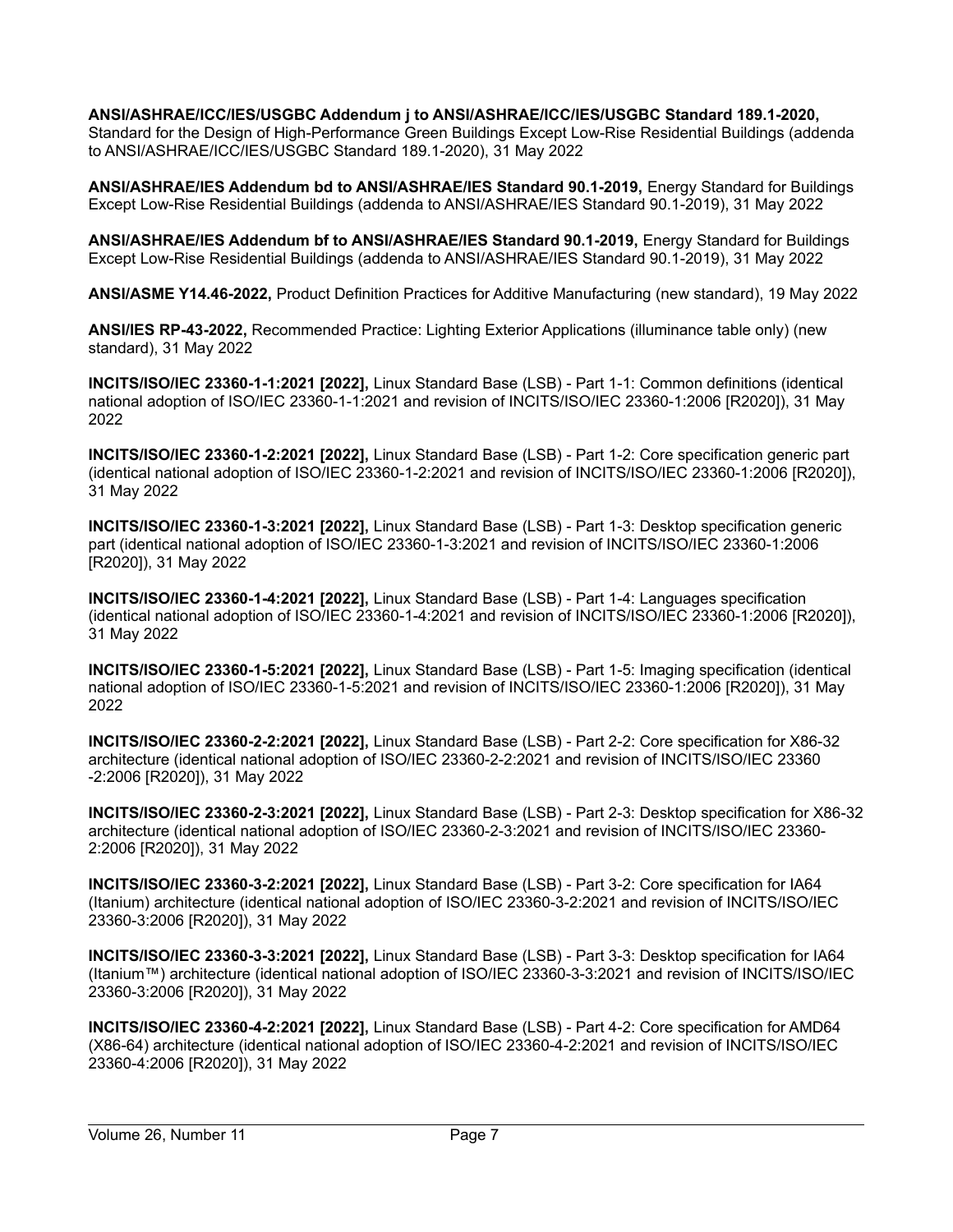**INCITS/ISO/IEC 23360-4-3:2021 [2022],** Linux Standard Base (LSB) - Part 4-3: Desktop specification for AMD64 (X86-64) architecture (identical national adoption of ISO/IEC 23360-4-3:2021 and revision of INCITS/ISO/IEC 23360-4:2006 [R2020]), 31 May 2022

**INCITS/ISO/IEC 23360-5-2:2021 [2022],** Linux Standard Base (LSB) - Part 5-2: Core specification for PowerPC 32 architecture (identical national adoption of ISO/IEC 23360-5-2:2021 and revision of INCITS/ISO/IEC 23360 -5:2006 [R2020]), 31 May 2022

**INCITS/ISO/IEC 23360-5-3:2021 [2022],** Linux Standard Base (LSB) - Part 5-3: Desktop specification for PowerPC 32 architecture (identical national adoption of ISO/IEC 23360-5-3:2021 and revision of INCITS/ISO/IEC 23360 -5:2006 [R2020]), 31 May 2022

**INCITS/ISO/IEC 23360-6-2:2021 [2022],** Linux Standard Base (LSB) - Part 6-2: Core specification for PowerPC 64 architecture (identical national adoption of ISO/IEC 23360-6-2:2021 and revision of INCITS/ISO/IEC 23360 - 6:2006 [R2020]), 31 May 2022

**INCITS/ISO/IEC 23360-6-3:2021 [2022],** Linux Standard Base (LSB) - Part 6-3: Desktop specification for PowerPC 64 architecture (identical national adoption of ISO/IEC 23360-6-3:2021 and revision of INCITS/ISO/IEC 23360 -6:2006 [R2020]), 31 May 2022

**INCITS/ISO/IEC 23360-7-2:2021 [2022],** Linux Standard Base (LSB) - Part 7-2: Core specification for S390 architecture (identical national adoption of ISO/IEC 23360-7-2:2021 and revision of INCITS/ISO/IEC 23360 - 7:2006 [R2020]), 31 May 2022

**INCITS/ISO/IEC 23360-7-3:2021 [2022],** Linux Standard Base (LSB) - Part 7-3: Desktop specification for S390 architecture (identical national adoption of ISO/IEC 23360-7-3:2021 and revision of INCITS/ISO/IEC 23360 - 7:2006 [R2020]), 31 May 2022

**INCITS/ISO/IEC 23360-8-2:2021 [2022],** Linux Standard Base (LSB) - Part 8-2: Core specification for S390X architecture (identical national adoption of ISO/IEC 23360-8-2:2021 and revision of INCITS/ISO/IEC 23360 - 8:2006 [R2020]), 31 May 2022

**INCITS/ISO/IEC 23360-8-3:2021 [2022],** Linux Standard Base (LSB) - Part 8-3: Desktop specification for S390X architecture (identical national adoption of ISO/IEC 23360-8-3:2021 and revision of INCITS/ISO/IEC 23360 - 8:2006 [R2020]), 31 May 2022

**ANSI/UL 879A-2016 (R2022),** Standard for Safety for LED Sign and Sign Retrofit Kits (reaffirmation of ANSI/UL 879A-2016), 19 May 2022

# <span id="page-7-0"></span>**Draft IEC & ISO documents**

This section lists proposed documents that the IEC or the ISO or both are considering for approval and that may be of interest to *Standards Watch readers*. Anyone interested in reviewing and commenting on a document should order a copy from their national representative and submit their comments through them. Comments from US citizens on ISO documents must be sent to the ISO Team ([isot@ansi.org\)](mailto:isot@ansi.org). The comments on ISO documents must be submitted electronically in the approved ISO template and as a Word document; other formats will not be accepted. US comments should be sent to Tony Zertuche, General Secretary, USNC/IEC, at ANSI's New York offices ([tzertuche@ansi.org](mailto:tzertuche@ansi.org)). Any prices shown are for purchases through ANSI. (Not all have prices.) The sort order is first by due date then by the project identifier alphanumeric. Some of the due dates are in the past, but the dates shown are what were given.

**ISO/DIS 24495-1,** Plain language - Part 1: Governing principles and guidelines, 27 March 2022 [*sic*], \$67.00

**ISO/IEC DIS 27032,** Cybersecurity - Guidelines for Internet security, 4 August 2022, \$93.00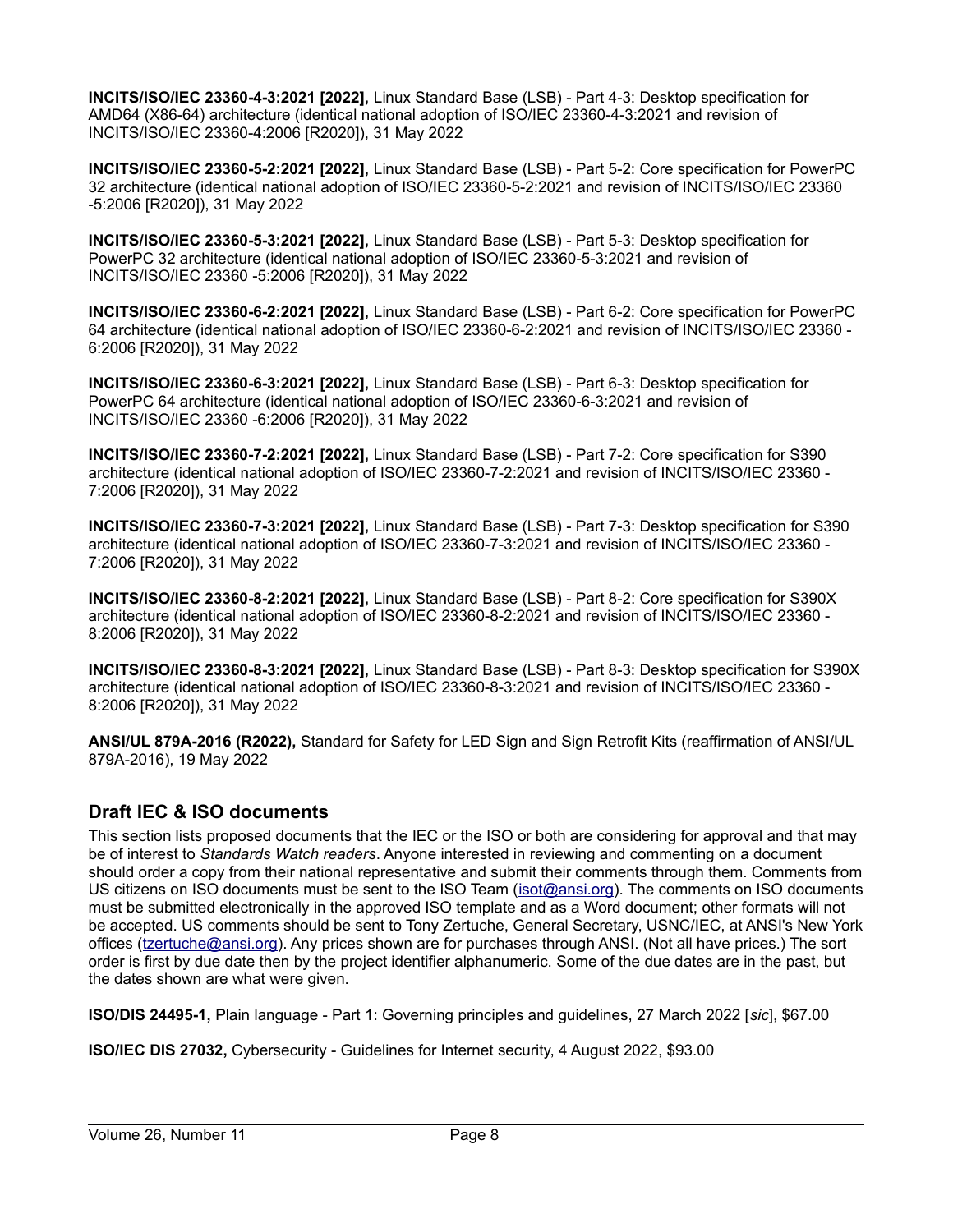**ISO/IEC DIS 27071, Cybersecurity - Security recommendations for establishing trusted connections between** devices and services, 5 August 2022, \$88.00

**ISO/IEC DIS 24029-2,** Artificial intelligence (AI) - Assessment of the robustness of neural networks - Part 2: Methodology for the use of formal methods, 5 August 2022, \$82.00

**34/916/CDV, IEC 62471-7 ED1:** Photobiological safety of lamps and lamp systems - Part 7: Light sources and luminaires primarily emitting visible radiation, 12 August 2022

**ISO/DIS 37184,** Sustainable mobility and transportation - Framework for transportation services by providing meshes for 5G communication, 19 August 2022, \$46.00

**100/3778/CD, IEC 60268-24 ED1:** SOUND SYSTEM EQUIPMENT - Part 24: Headphones and earphones active acoustic noise cancelling characteristics, 19 August 2022

**65B/1221/CD, IEC 61131-3 ED4:** Programmable controllers Part 3: Programming languages, 19 August 2022

## <span id="page-8-0"></span>**Recently published IEC & ISO documents**

Listed here are documents recently approved by the IEC or ISO and listed in ANSI's *Standards Action* that may be of use or interest to *Standards Watch* readers. Prices shown are for purchases from the [ANSI Webstore.](https://webstore.ansi.org/)

**IEC 62040-1 Ed. 2.1 b:2021,** Uninterruptible power systems (UPS) - Part 1: Safety requirements, \$569.00

**IEC 62040-1 Amd.1 Ed. 2.0 b:2021,** Amendment 1 Uninterruptible power systems (UPS) - Part 1: Safety requirements, \$13.00

**IEC 62477-1 Ed. 2.0 b:2022,** Safety requirements for power electronic converter systems and equipment - Part 1: General, \$443.00

**IEC 61131-9 Ed. 2.0 b:2022,** Programmable controllers - Part 9: Single-drop digital communication interface for small sensors and actuators (SDCI), \$443.00

**IEC 62657-3 Ed. 1.0 b:2022,** Industrial communication networks Coexistence of wireless systems - Formal description of the automated coexistence management and application guidance, \$259.00

**IEC 62657-4 Ed. 1.0 b:2022,** Industrial communication networks Coexistence of wireless systems - Part 4: Coexistence management with central coordination of wireless applications, \$417.00

#### **ESTA Standards Watch**

is distributed as a benefit to ESTA members and as a communication medium for participants in ESTA's Technical Standards Program. Original material is copyright ESTA.

#### **Editors:**

| Karl G. Ruling, Senior Technical Standards Manager | Richard Nix, Asst. Technical Standards Manager |
|----------------------------------------------------|------------------------------------------------|
| ESTA, Technical Standards Program                  | ESTA, Technical Standards Program              |
| PO Box 23200                                       | PO Box 23200                                   |
| Brooklyn, NY 11202-3200 USA                        | Brooklyn, NY 11202-3200 USA                    |
| karl.ruling@esta.org                               | richard.nix@esta.org                           |
| 1 212 244 1505 ext. 703                            | 1 212 244 1505 ext. 649                        |

If you would like to receive an email notice each time a new edition of *Standards Watch* is published, send a request to [standards@esta.org](mailto:standards@esta.org).

The archive of *Standards Watch* issues back to the beginning of 2011 is available at [http://estalink.us/nn7a1.](http://estalink.us/nn7a1)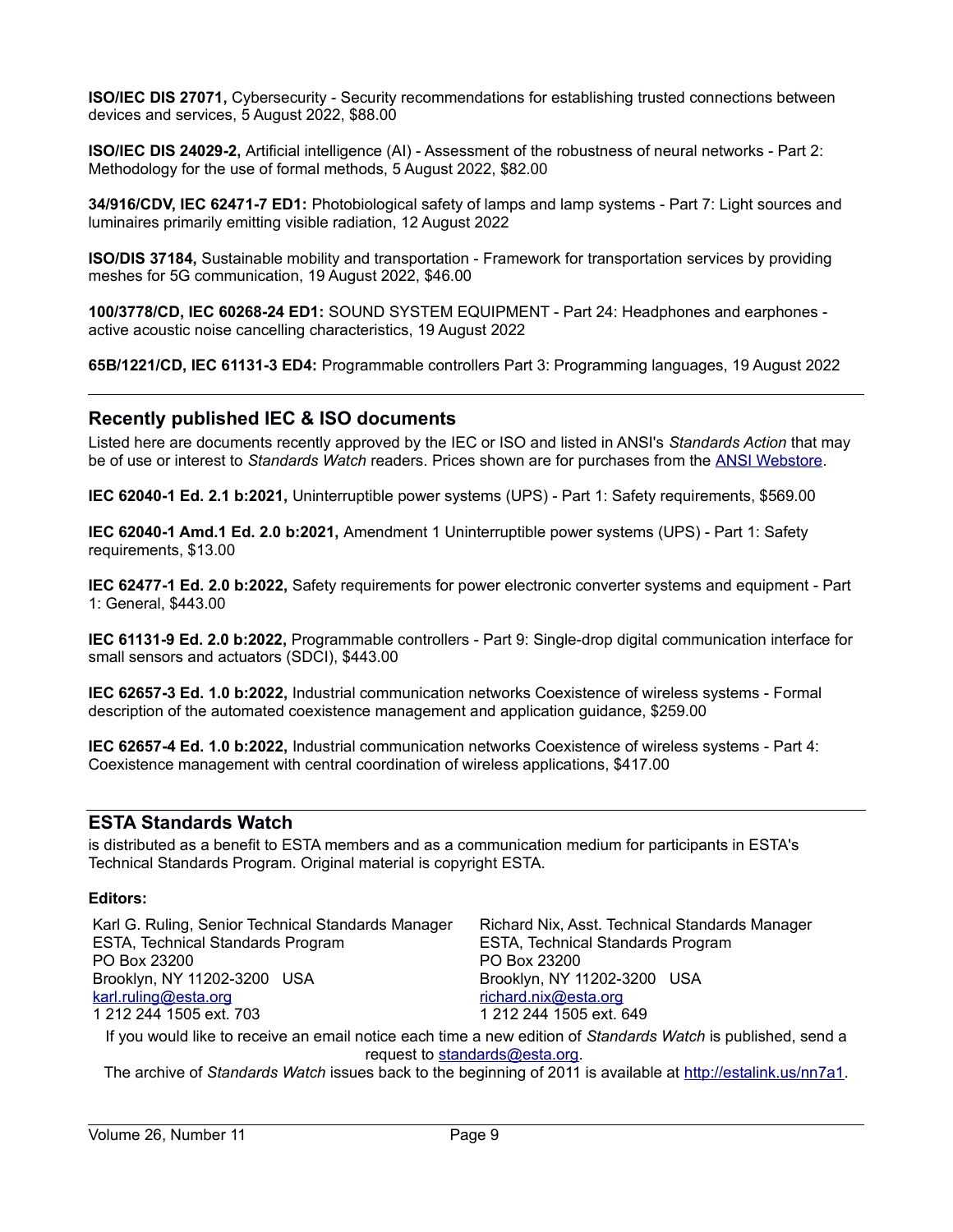# <span id="page-9-0"></span>**TSP meeting schedule**

The following set of meetings are scheduled to be September 15 through 18 at the Marriott Westlake in Westlake, Texas, with attendance being in-person and via WebEx. Visit<https://www.esta.org/ESTA/meetings.php> for details.

| <b>Control Protocols Working Group</b>    | $09:00 - 13:00$ CDT | Saturday 17 September |
|-------------------------------------------|---------------------|-----------------------|
| <b>CPWG Plugfest</b>                      | $09:00 - 23:00$ CDT | Friday 16 September   |
| <b>CPWG Plugfest</b>                      | $09:00 - 23:00$ CDT | Saturday 17 September |
| <b>CPWG Plugfest</b>                      | $09:00 - 23:00$ CDT | Sunday 18 September   |
| <b>Electrical Power Working Group</b>     | 19:00 - 23:00 CDT   | Friday 16 September   |
| <b>Event Safety Working Group</b>         | 14:00 - 18:00 CDT   | Saturday 17 September |
| <b>Floors Working Group</b>               | $09:00 - 13:00$ CDT | Friday 16 September   |
| Fog & Smoke Working Group                 | 14:00 - 18:00 CDT   | Thursday 15 September |
| <b>Followspot Positions Working Group</b> | 16:00 - 18:00 CDT   | Friday 16 September   |
| <b>Rigging Working Group</b>              | 19:00 - 23:00 CDT   | Saturday 17 September |
| <b>Stage Machinery Working Group</b>      | 19:00 - 23:00 CDT   | Thursday 15 September |
| <b>Technical Standards Council</b>        | $09:00 - 13:00$ CDT | Sunday 18 September   |

Find out about the Plugfests at <http://tsp.esta.org/tsp/news/plugfest.html>.

The Photometrics Working Group will meet the following week via WebEx.

| - 22:00 EDT<br>Photometrics Working Group<br>$19:00 - 2^r$<br>Thursday 22 September |
|-------------------------------------------------------------------------------------|
|-------------------------------------------------------------------------------------|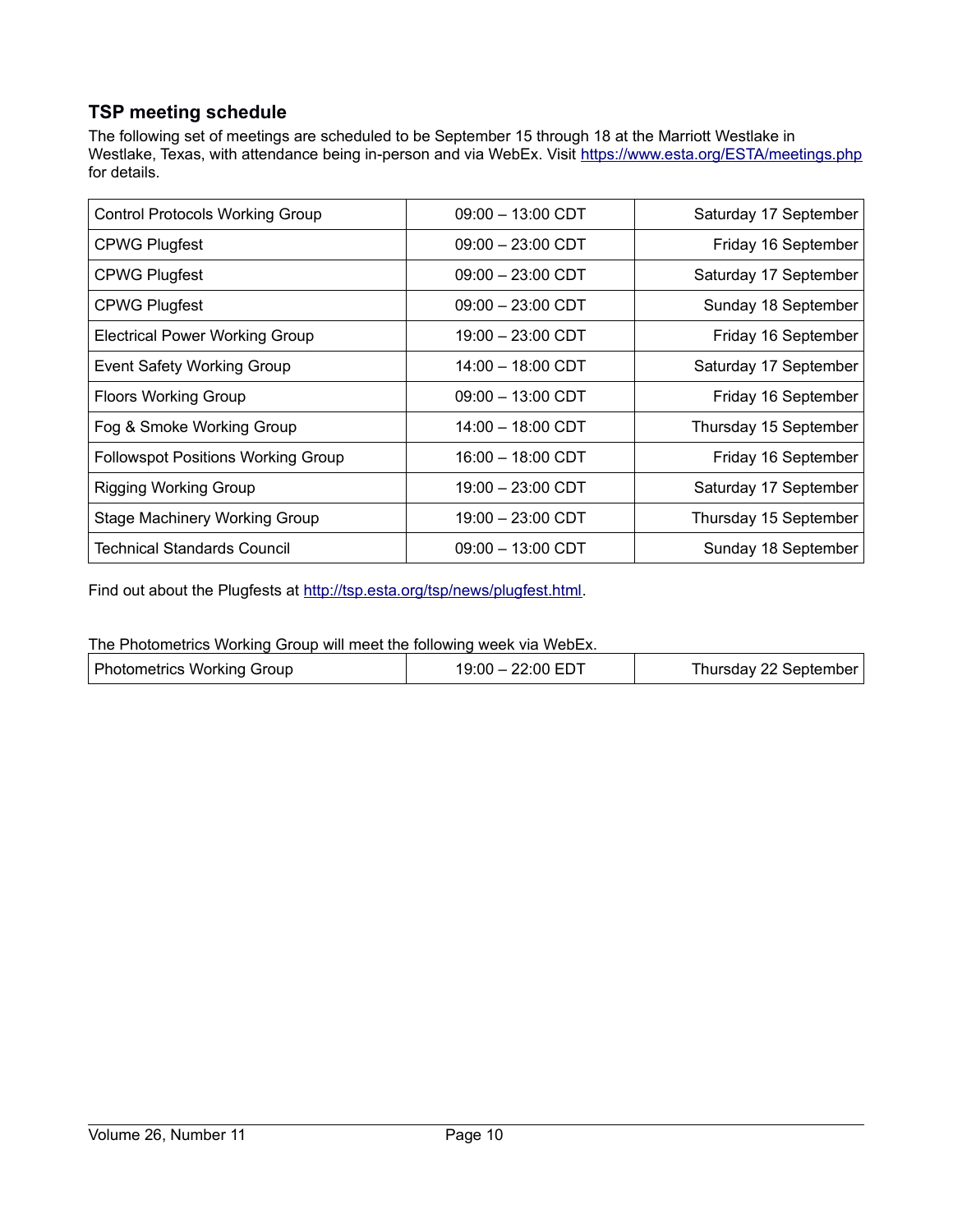# <span id="page-10-0"></span>**Investors in Innovation, supporters of ESTA's Technical Standards Program**

This lists the donors who have made contributions in the last 12 months.

| VISIONARY LEADERS (\$50,000 & up)<br><b>ETC</b>                                                                                                                                                                                                                                                                                                                                                                                                                                                       | <b>PLASA</b>                                                                                                                                                                                                                                                                                                                   |
|-------------------------------------------------------------------------------------------------------------------------------------------------------------------------------------------------------------------------------------------------------------------------------------------------------------------------------------------------------------------------------------------------------------------------------------------------------------------------------------------------------|--------------------------------------------------------------------------------------------------------------------------------------------------------------------------------------------------------------------------------------------------------------------------------------------------------------------------------|
| VISIONARY (\$10,000 & up; >100 employees/members)<br>Cisco<br>Columbus McKinnon Entertainment Technology                                                                                                                                                                                                                                                                                                                                                                                              | <b>Disney Parks Live Entertainment</b>                                                                                                                                                                                                                                                                                         |
| VISIONARY (\$5,000 & up; 20-100 employees/members)<br>Altman Lighting, Inc.<br><b>McLaren Engineering Group</b><br>Rose Brand<br><b>Stage Rigging</b>                                                                                                                                                                                                                                                                                                                                                 | <b>Theatre Projects</b><br><b>Theatre Safety Programs</b><br><b>TMB</b>                                                                                                                                                                                                                                                        |
| <b>VISIONARY</b> (\$500 & up; <20 employees/members)<br>About the Stage<br>B-Hive Industries, Inc.<br><b>Scott Blair</b><br><b>Boston Illumination Group</b><br>Candela Controls, Inc.<br><b>Clark Reder Engineering</b><br>Tracey Cosgrove & Mark McKinney<br>Doug Fleenor Design<br>Down Stage Right Industries Ltd.<br><b>EGI Event Production Services</b><br><b>Entertainment Project Services</b><br>Neil Huff<br>Interactive Technologies<br>Jules Lauve<br><b>Brian Lawlor</b><br>Michael Lay | Link<br>John T. McGraw<br><b>Mike Garl Consulting</b><br><b>Mike Wood Consulting</b><br><b>Lizz Pitsley</b><br><b>Reed Rigging</b><br>Reliable Design Services<br>Alan Rowe<br>Sapsis Rigging Inc.<br><b>SBS Lighting</b><br>Steve A. Walker Associates<br>Dana Taylor<br><b>Steve Terry</b><br>Vertigo<br><b>WNP Services</b> |
| INVESTOR (\$3,000-\$9,999; >100 employees/members)<br><b>Actors' Equity Association</b><br>Golden Sea Professional Lighting Provider<br>IATSE Local 728<br>IATSE Local 891                                                                                                                                                                                                                                                                                                                            | Lex<br><b>NAMM</b><br><b>Texas Scenic Company</b>                                                                                                                                                                                                                                                                              |
| <b>INVESTOR</b> (\$1,500-\$4,999; 20-100 employees/members)<br>American Society of Theatre Consultants<br><b>Area Four Industries</b><br><b>BMI Supply</b><br>City Theatrical Inc.<br>H&H Specialties, Inc.                                                                                                                                                                                                                                                                                           | InterAmerica Stage, Inc.<br>Lycian Stage Lighting<br>Niscon Inc.<br>Tomcat Staging, Lighting and Support Systems                                                                                                                                                                                                               |
| <b>INVESTOR</b> (\$200-\$499; <20 employees/members)<br>Baxter Controls, Inc.<br>ChamSix<br>Concept Smoke Systems Ltd.<br>lan Foulds<br>Liberal Logic, Inc.<br><b>Luminator Technology Group</b>                                                                                                                                                                                                                                                                                                      | <b>Jessica Sanders</b><br>Sehr Gute GmbH<br>David Thomas<br>Techni-Lux<br><b>Tracy Underhill</b><br>Ralph Weber                                                                                                                                                                                                                |

**SUPPORTER** (\$50 - \$2,999; >100 employees/members) Harlequin Floors